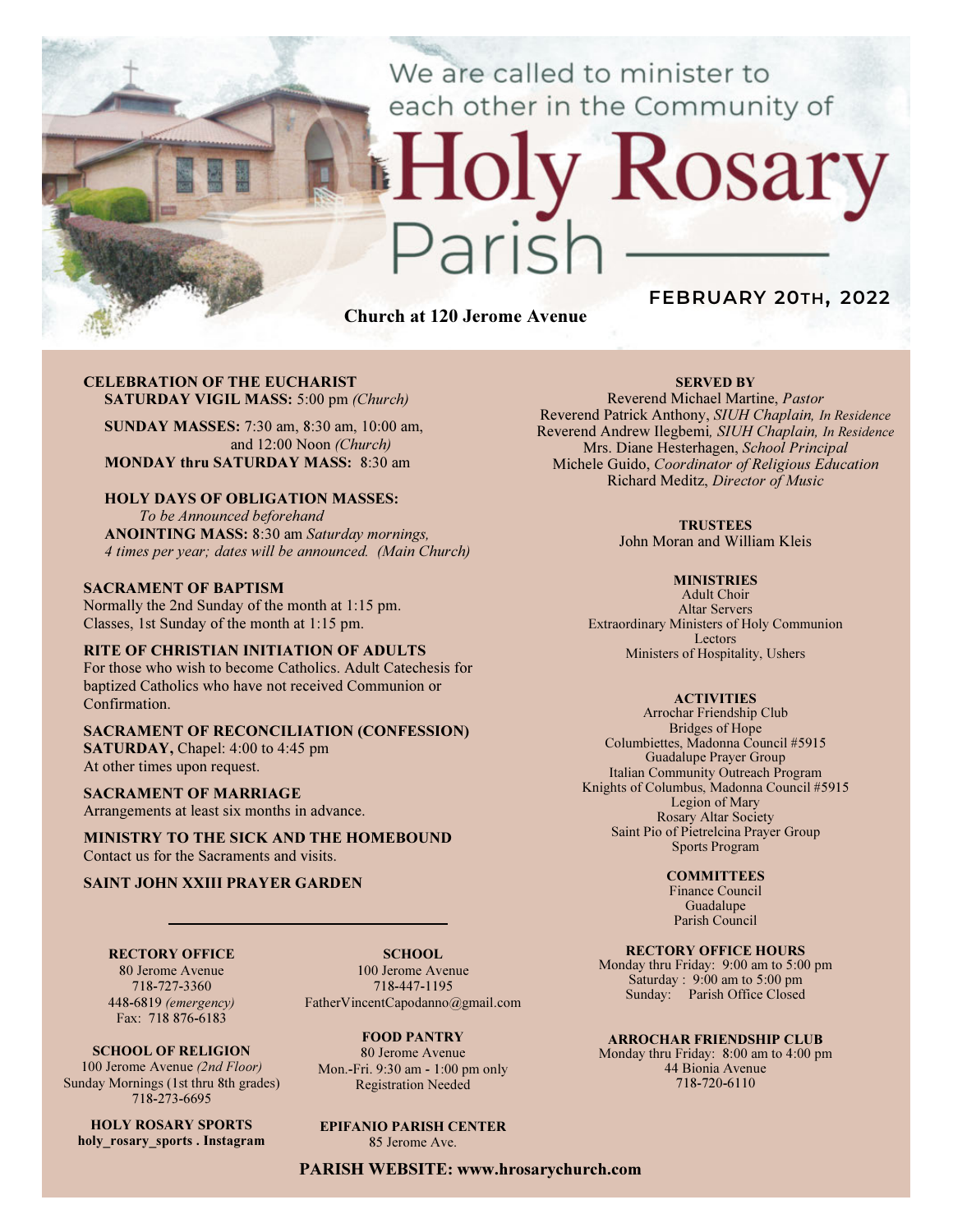



SUNDAY, February 20, 2022 No CCD Classes today. Holiday Weekend Any question regarding the CCD Program, please leave a message for Ms Guido at 718-273-6695

MONDAY, February 21, 2022 Rectory Office Closed for President's Day No Parish Activities

TUESDAY, February 22, 2022 7:00 pm - Spanish Prayer Group, Church

WEDNESDAY, February 23, 2022 6:30 pm - Wedding Rehearsal, Church

THURSDAY, February 24, 2022 8:00 pm - Knights of Columbus, Parish Center, Rooms 2 & 3

FRIDAY, February 25, 2022 7:00 pm - Spanish Prayer Group, Church

SATURDAY, February 26, 2022 4:00 - 4:45 pm - Confessions, Daily Mass Chapel 7:00 to 11:00 pm Mardi Gras, Parish Center Atrium Sponsored by Madonna Columbiettes & Knights More information in center of bulletin

SUNDAY, February 27, 2022 CCD Classes today. Children attend the 8:30 am Mass followed by their class.Any question regarding the CCD Program, please leave a message for Ms Guido at 718-273-6695

# LENTEN GUIDELINES

During the Season of Lent, our Church recommends that all the Faithful reflect a spirit of penance in their daily life through performing acts of fast and abstinence.

**FASTING** requires that only one full meal be taken per day. Two other smaller meals may be taken during the day to maintain physical strength, but these two meals together should not equal a full meal in quantity. Fasting obliges all those who have reached the age of 18 and continues to oblige until age 59. Those not specifically obliged to fast are encouraged to join in the discipline of fasting to the extent that they are able.

ABSTINENCE prohibits individuals from eating meat. Abstinence obliges all those who have reached the age of 14 and above. Children and adolescents should be encouraged to join in this discipline to the extent that they are able.

ASH WEDNESDAY AND GOOD FRIDAY Are days of fast and abstinence. FRIDAYS in Lent are days of abstinence.



The Cardinal's Appeal is underway now in our Parish. Our goal is \$55,000. To date \$6,535 has been pledged from 25 gifts. This is 12% of our goal.



MADONNA COLUMBIETTES Presents Shrove (Fat) Tuesday Pancake Dinner March 1, 2022 at 6:00 pm

Holy Rosary Parish Center Atrium 85 Jerome Avenue Reservation Contact: Susan Hansen 718-344-0158 Price: \$15 pp, Children \$10 Masks are required in the building To keep all safe, please bring vaccination cards Menu includes Pancakes, French Toast, Bacon, Sausage, Coffee, Tea & Juice Raffle Baskets & 50/50

**SCHEDULE** MARCH 2, 2022 Ashes will be distributed only in Church and at these times:

 7:30 am Mass 8:30 am Mass 3:00 pm Liturgy of the Word Service 7:30 pm Mass

Normal rules for Fast and Abstinence will apply.

The collection taken up will go to our Food Pantry

# 2021 TAX STATEMENTS

Please call the Rectory at 718-727-3360 if you are in need of a statement of your 2021 contributions for tax purposes.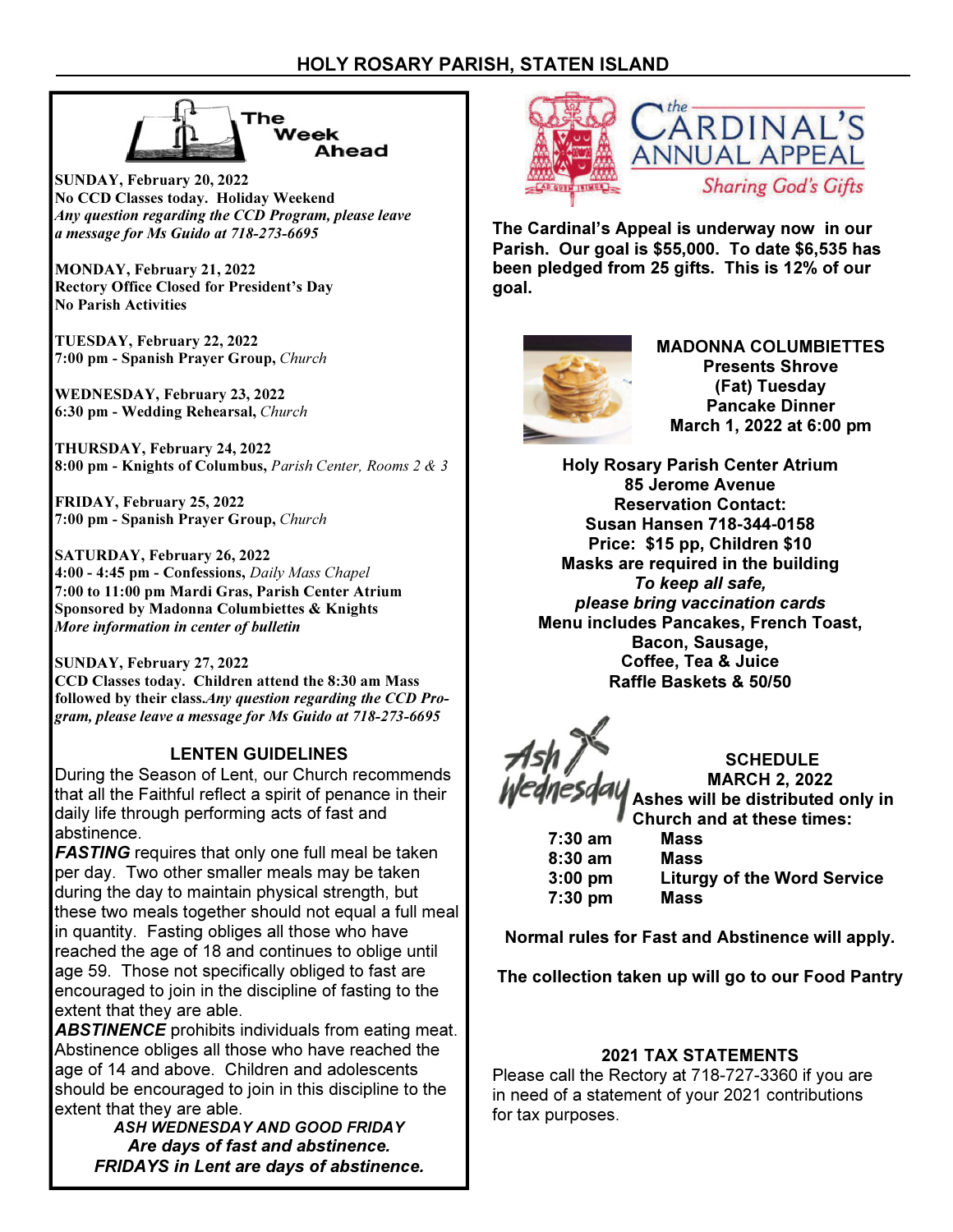# SEVENTH SUNDAY IN ORDINARY TIME



 Come join us for a night of fun as we celebrate Mardi Gras. There will be Antipasto, Buffet Dinner, Coffee, Cake, wine, beer and soda. A DJ, all Mardi Gras supplies such as beads, hats, masks, chocolate coins. Also Raffle Baskets and a 50/50.

 Proceeds to benefit the Columbiettes and Knights Charities..

\*\* Masks are required when entering the Atrium. \*\*\* To keep everyone safe, vaccination cards are required. Thank you for your understanding. RSVP Reservations by February 20, 2022. Please contact Jane Petruso for Reservations at (917) 992-0460.

# MEMORIAL MASSES

 Due to the shortage of priests at Holy Rosary, we are unable to accept separate, private memorial masses on the anniversary of death any longer.

 Please reserve a Mass, shared or otherwise, for your deceased loved one upon the opening of the Mass Book each year.



BAPTISM Baptisms will be celebrated on the **SECOND SUNDAY of the** month at 1:15 pm. Baptismal Classes will be held on the FIRST SUNDAY of the month at 1:15 pm.

The required Baptismal Class for the parents/Godparents may be taken at another local parish with the permission of the pastor of that parish. A letter attesting that the class has been attended must be brought back to Holy Rosary along with any required sponsor certificates for the Godparents.

 Private Baptisms cannot be accommodated due to the shortage of priests in the Parish. An exception will be made if the family brings their own priest or deacon to perform the ceremony.

 Please call the Rectory to make arrangements for the Baptism and to fill out the necessary paperwork.

### DON'T FORGET TO GET YOUR SUPER 50/50 RAFFLE FOR THE MONTH OF FEBRUARY! The Winner will be Drawn the Last Day of the Month & the winning amount will be printed in the Bulletin A Reminder that the Donation is \$5.00

 You will find a yellow envelope for this Raffle in the packet mailed home to you. If you want to enter more than once, additional envelopes are available in the Hospitality Room. Drop the envelope in the Collection Basket or Bring to the Rectory. You may fill out as many envelopes as you like. Send in your envelopes now for February and let's start to build up the jackpot! The January winner won \$180.

# HOLY ROSARY SPORTS

Holy Rosary Sports has a new Instagram account where you can reach us for Registration and other information. Please check us out below! holy rosary sports



WEDDING BANNS II Christopher Velazquez & Jennifer Sanzone

# AND IN ALL THINGS GIVE THANKS

| February 13, 2022 Adult Collection                   | \$6,429.00 |
|------------------------------------------------------|------------|
| February 13, 2022 Children's Collection              | \$117.00   |
| <b>February 14, 2021 Adult Collection</b>            | \$5,421.00 |
| February 14, 2021 Children's Collection              | \$37.00    |
| This Week's On Line Giving by 20 users               | \$653.00   |
| Our Weekly Parish Operating Expenses are \$18,298.00 |            |